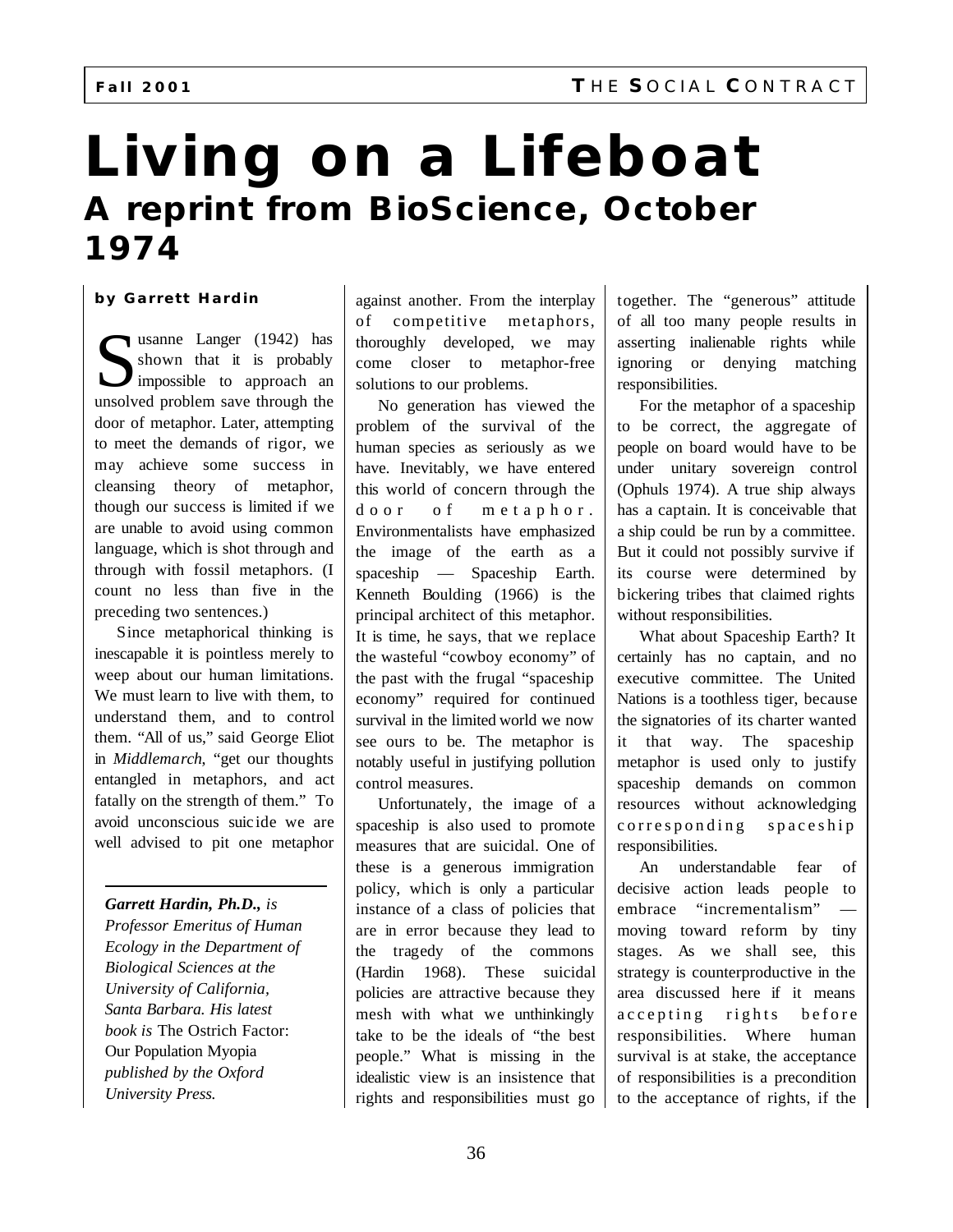two cannot be introduced simultaneously.

### Lifeboat Ethics

Before taking up certain substantive issues let us look at an alternative metaphor, that of a lifeboat. In developing some relevant examples the following numerical values are assumed. Approximately two-thirds of the world is desperately poor, and only one-third is comparatively rich. The people in poor countries have an average per capita GNP (Gross National Product) of about \$200 per year, the rich, of about \$3,000. (For the United States it is nearly \$5,000 per year.) Metaphorically, each rich nation amounts to a lifeboat full of comparatively rich people. The poor of the world are in other, much more crowded, lifeboats. Continuously, so to speak, the poor fall out of their lifeboats and swim for a while in the water outside, hoping to be admitted to a rich lifeboat, or in some other way to benefit from the "goodies" on board. What should the passengers on a rich lifeboat do? This is the central problem of "the ethics of a lifeboat."

First we must acknowledge that each lifeboat is effectively limited in capacity. The land of every nation has a limited carrying capacity. The exact limit is a matter for argument, but the energy crunch is convincing more people every day that we have already exceeded the carrying capacity of the land. We have been living on "capital" — stored petroleum and coal — and soon we must live on income alone.

Let us look at only one lifeboat

*"…the energy crunch is convincing more people every day that we have already exceeded the carrying capacity of the land."*

— ours. The ethical problem is the same for all, and is as follows. Here we sit, say fifty people in a lifeboat. To be generous, let us assume our boat has a capacity of ten more, making sixty. (This, however, is to violate the engineering principle of the "safety factor." A new plant disease or a bad change in the weather may decimate our population if we don't preserve some excess capacity as a safety factor.)

The fifty of us in the lifeboat see a hundred others swimming in the water outside, asking for admission to the boat, or for handouts. How shall we respond to their calls? There are several possibilities.

*One*. We may be tempted to try to live by the Christian ideal of being "our brother's keeper," or by the Marxian ideal (Marx 1875) of "from each according to his abilities, to each according to his needs." Since the needs of all are the same, we take all the needy into our boat, making a total of one hundred and fifty in a boat with a capacity of sixty. The boat is swamped, and everyone drowns. Complete justice, complete catastrophe.

*Two.* Since the boat has an

### **Fall 2001 T** HE **S** OCIAL **C** ONTRACT

unused excess capacity of ten, we admit just ten more to it. This has the disadvantage of getting rid of the safety factor, for which action we will sooner or later pay dearly. Moreover, *which* ten do we let in? "First come, first served?" The best ten? The neediest ten? How do we *discriminate*? And what do we say to the ninety who are excluded?

*Three*. Admit no more to the boat and preserve the small safety factor. Survival of the people in the lifeboat is then possible (though we shall have to be on our guard against boarding parties).

The last solution is abhorrent to many people. It is unjust, they say. Let us grant that it is.

"I feel guilty about my good luck," say some. The reply to this is simple: *Get out and yield your place to others.* Such a selfless action might satisfy the conscience of those who are addicted to guilt but it would not change the ethics of the lifeboat. The needy person to whom a guilt addict yields his place will not himself feel guilty about his sudden good luck. (If he did he would not climb aboard.) The net result of conscience-stricken people relinquishing their unjustly held positions is the elimination of their kind of conscience from the lifeboat. The lifeboat, as it were, purifies itself of guilt. The ethics of the lifeboat persist, unchanged by such momentary aberrations.

This then is the basic metaphor within which we must work out our solutions. Let us enrich the image step by step with substantive additions from the real world.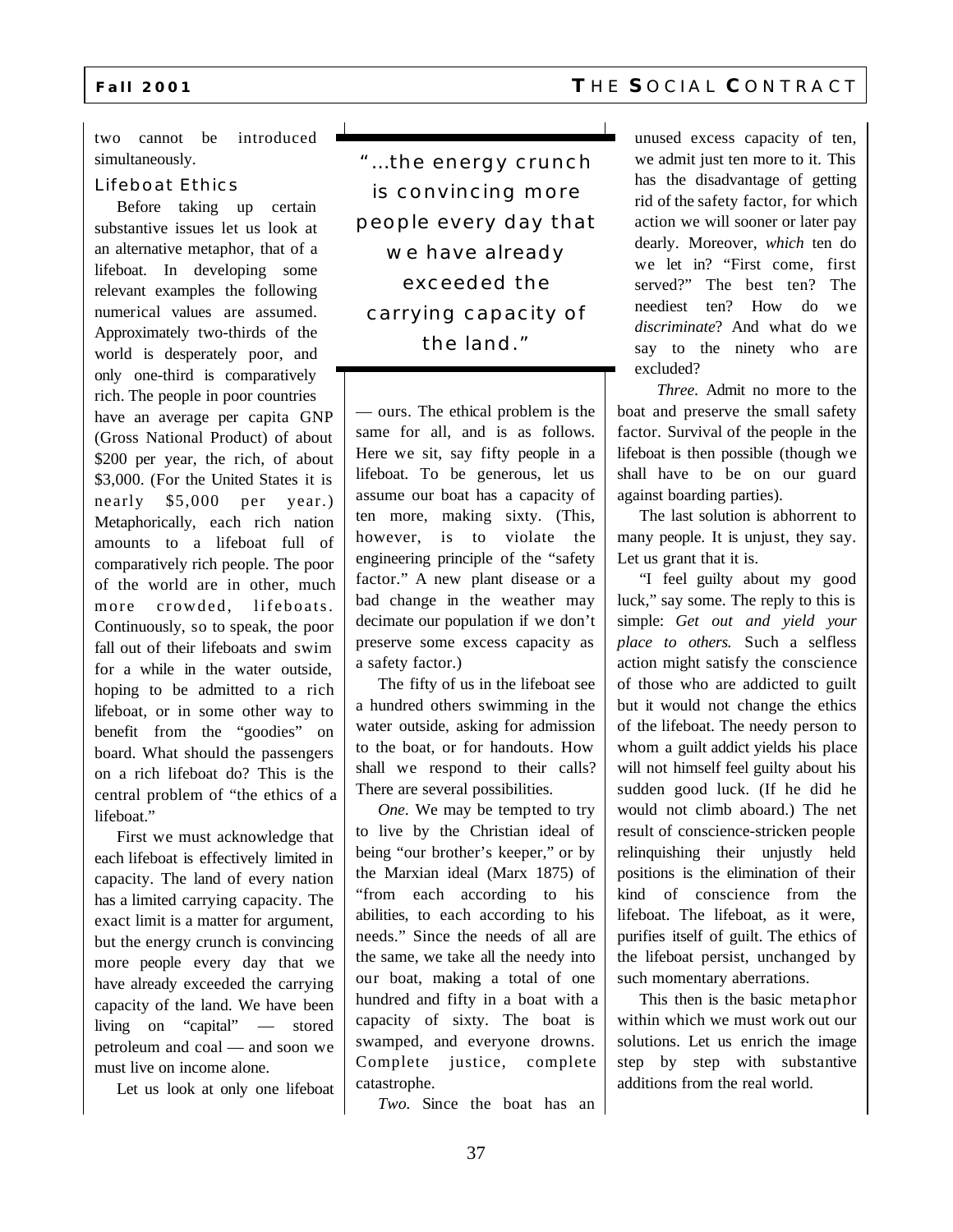### Reproduction

The harsh characteristics of lifeboat ethics are heightened by reproduction, particularly by reproductive differences. The people inside the lifeboats of the wealthy nations are doubling in numbers every eighty-seven years; those outside are doubling every thirty-five years, on the average. And the relative difference in prosperity is becoming greater.

Let us, for a while, think primarily of the U.S. lifeboat. As of 1973, the United States had a population of 210 million people who were increasing by 0.8 percent per year, that is, doubling in number every eighty-seven years.

Although the citizens of rich nations are outnumbered two to one by the poor, let us imagine an equal number of poor people outside our lifeboat — a mere 210 million poor people reproducing at a quite different rate. If we imagine these to be the combined populations of Colombia, Venezuela, Ecuador, Morocco, Thailand, Pakistan, and the Philippines, the average rate of increase of the people "outside" is a 3.3 percent per year. The doubling time of this population is twenty-one years.

Suppose that all these countries, and the United States, agreed to live by the Marxian ideal, "to each according to his needs," the ideal of most Christians as well. Needs, of course, are determined by population size, which is affected by reproduction. Every nation regards its rate of reproduction as a sovereign right. If our lifeboat were big enough in the beginning it might be possible to live *for a while* by Christian-Marxian ideals. *Might.*

Initially, in the model given, the ratio of non-Americans to Americans would be one to one. But consider what the ratio would be eighty-seven years later. By this time Americans would have doubled to a population of 420 million. The other group (doubling every twenty-one years) would now have swollen to 3,540 million. Each American would have more than eight people to share with. How could the lifeboat possibly keep afloat?

All this involves extrapolation of current trends into the future and is consequently suspect. Trends may change. Granted, but the change will not necessarily be favorable. If, as seems likely, the rate of population increase falls faster in the ethnic group presently inside the lifeboat than it does among those now outside, the future will turn out to be even worse than mathematics predicts, and sharing will be even more suicidal.

### Ruin in the Commons

The fundamental error of the sharing ethics is that it leads to the tragedy of the commons. Under a system of private property the man (or group of men) who own property recognize their responsibility to care for it, for if they don't they will eventually suffer. A farmer, for instance, if he is intelligent, will allow no more cattle in a pasture than its carrying capacity justifies. If he overloads the pasture, weeds take over, erosion sets in, and the owner loses in the long run.

But if a pasture is run as a commons open to all, the right of each to use it is not matched by an

**Fall 2001 T** HE **S** OCIAL **C** ONTRACT

operational responsibility to take care of it. It is no use asking independent herdsmen in a commons to act responsibly, for they dare not. The considerate herdsman who refrains from overloading the commons suffers more than a selfish one who says his needs are greater. (As Leo Durocher says, "Nice guys finish last.") Christian-Marxian idealism is counterproductive. That it *sounds* nice is no excuse. With distribution systems, as with individual morality, good intentions are no substitute for good performance.

A social system is stable only if it is insensitive to errors. To the Christian-Marxian idealist a selfish person is a sort of "error." Prosperity in the system of the commons cannot survive errors. If *everyone* would only restrain himself, all would be well; but it takes *only one less than everyone* to ruin a system of voluntary restraint. In a crowded world of less than perfect human beings and we will never know any other — mutual ruin is inevitable in the commons. This is the core of the tragedy of the commons.

One of the major tasks of education today is to create such an awareness of the dangers of the commons that people will be able to recognize its many varieties, however disguised. There is pollution of the air and water because these media are treated as commons. Further growth of population and growth in the per capita conversion of natural resources into pollutants require that the system of the commons be modified or abandoned in the disposal of "externalities."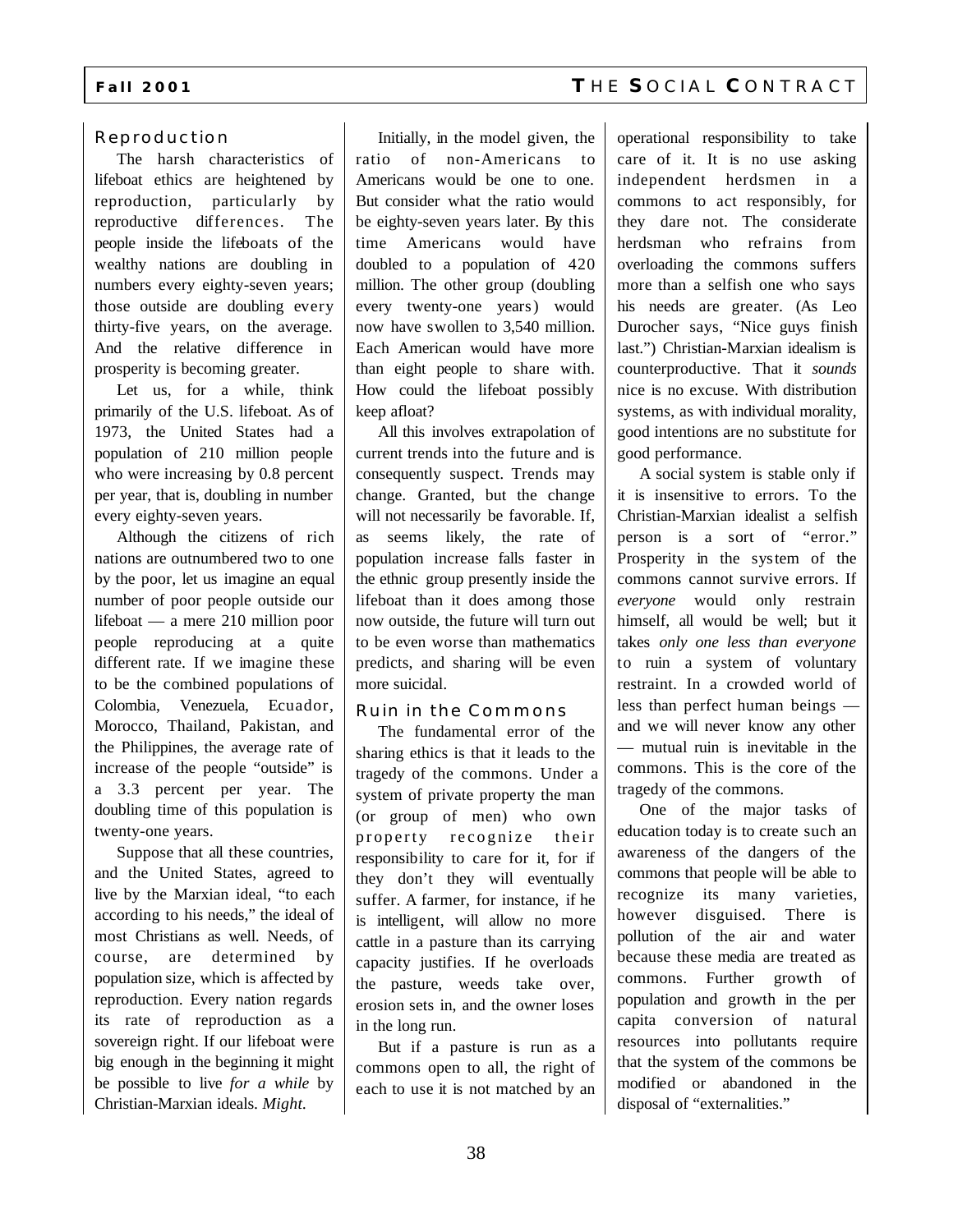The fish populations of the oceans are exploited as commons, and ruin lies ahead. No technological invention can prevent this fate; in fact, all improvements in the art of fishing merely hasten the day of complete ruin. Only the replacement of the system of the commons with a responsible system can save oceanic fisheries.

The management of western rangelands, though nominally rational, is in fact (under the steady pressure of cattle ranchers) often merely a government-sanctioned system of the commons, drifting toward ultimate ruin for both the rangelands and the residual enterprisers.

### World Food Banks

In the international arena we have recently heard a proposal to create a new commons, namely an international depository of food reserves to which nations will c ontribute according to their abilities, and from which nations may draw according to their needs. Nobel laureate Norman Borlaug has lent the prestige of his name to this proposal.

A world food bank appeals powerfully to our humanitarian impulses. We remember John Donne's celebrated line, "Any man's death diminishes me." But before we rush out to see for whom the bell tolls let us rec ognize where the greatest political push for international granaries comes from, lest we be disillusioned later. Our experience with Public Law 480 clearly reveals the answer. This was the law that moved billions of dollars worth of U.S. grain to foodshort, population-long countries

during the past two decades. When P.L. 480 first came into being, a headline in the business magazine *Forbes* (Paddock and Paddock 1970) revealed the power behind it: "Feeding the World's Hungry Millions: How It Will Mean Billions for U.S. Business."

And indeed it did. In the years 1960 to 1970 a total of \$7.9 billion was spent on the "Food for Peace" program, as P.L. 480 was called. During the years 1948 to 1970 an additional \$49.9 billion were extracted from American taxpayers to pay for other economic aid programs, some of which went for food and food-producing machinery. (This figure does *not* include military aid.) That P.L. 480 was a give-away program was concealed. Recipient countries went through the motions of paying for P.L. 480 food — with IOUs. In December 1973 the charade was brought to an end as far as India was concerned when the United States "forgave" India's \$3.2 billon debt (Anonymous 1974). Public announcement of the cancellation of the debt was delayed for two months; one wonders why.

"*Famine — 1974*" (Paddock and Paddock 1970) is one of the few publications that points out the commercial roots of this humanitarian attempt. Though all U.S. taxpayers lost by P.L. 480, special interest groups gained handsomely. Farmers benefited because they were not asked to contribute the grain — it was bought from them by the taxpayers. Besides the direct benefit there was the indirect effect of increasing demand and thus raising prices of farm products generally. The

manufacturers of farm machinery, fertilizers, and pesticides benefited by the farmers' extra efforts to grow more food. Grain elevators profited from storing the grain for varying lengths of time. Railroads made money hauling it to port, and shipping lines by carrying it overseas. Moreover, once the machinery for P.L. 480 was established, an immense bureaucracy had a vested interest in its continuance regardless of its merits.

Very little was ever heard of these selfish interests when P.L. 480 was defended in public. The emphasis was always on its humanitarian effects. The combination of multiple and relatively silent selfish interests with highly vocal humanitarian apologists constitutes a powerful lobby for extracting money from taxpayers. Foreign aid has become a habit that can apparently survive in the absence of any known justification. A news commentator in a weekly magazine (*Lansner 1974*), after exhaustively going over all the conventional arguments for foreign aid, self-interest, social justice, political advantage, and charity, and concluding that none of the known arguments really held water, concluded: "So the search continues for some logically compelling reasons for giving aid…" In other words, *Act now, Justify later* n if ever. (Apparently a quarter of a century is too short a time to find the justification for expending several billion dollars yearly.)

The search for a rational justification can be short-circuited by interjecting the word "emergency." Borlaug uses this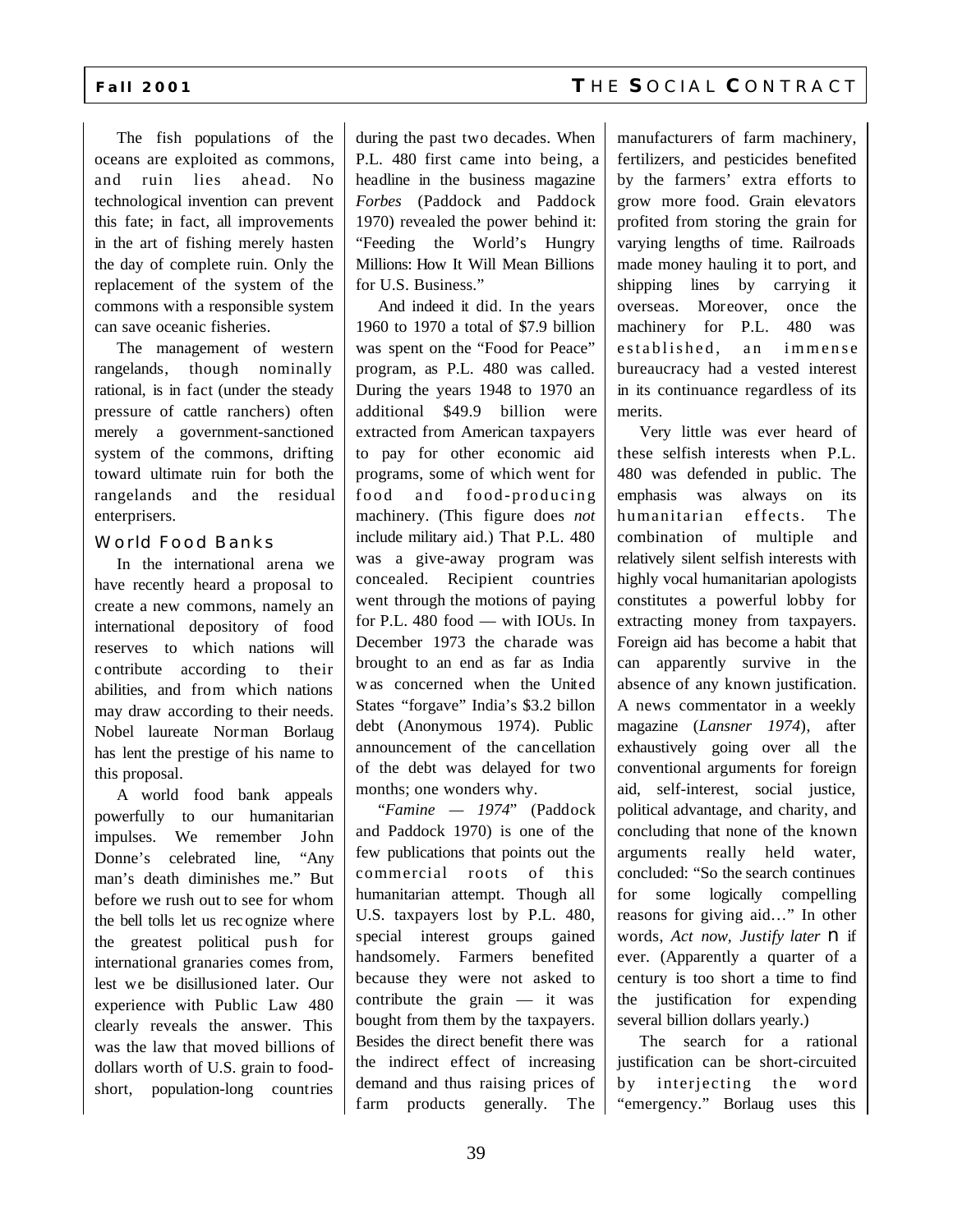word. We need to look sharply at it. What is an "emergency?" It is surely something like an accident, which is correctly defined as "an event that is certain to happen, though with a low frequency" (Hardin 1972a). A well-run organization prepares for everything that is certain, including accidents and emergencies. It budget for them. It saves for them. It expects them — and mature decisionmakers do not waste time complaining about accidents when they occur.

What happens if some organizations budget for emergencies and other do not? If each organization is solely responsible for its own well-being, poorly managed ones will suffer. But they should be able to learn from experience. They have a chance to mend their ways and learn to budget for infrequent but certain emergencies. The weather, for instance, always varies and periodic crop failures are certain. A wise and competent government saves out of the production of the good years in antic ipation of bad years that are sure to come. This is not a new idea. The Bible tells us that Joseph taught this policy to Pharaoh in Egypt more than two thousand years ago. Yet it is literally true that the vast majority of the governments of the world today have no such policy. They lack either the wisdom or the competence, or both. Far more difficult than the transfer of wealth from one country to another is the transfer of wisdom between sovereign powers or between generations.

"But it isn't their fault! How can we blame the poor people who are caught in an emergency? Why must we punish them?" The concepts of blame and punishment are irrelevant. The question is, what are the operational consequences of establishing a world food bank? If it is open to every country every time a need develops, slovenly rulers will not be motivated to take Joseph's advice. Why should they? Others will bail them out whenever they are in trouble.

Some countries will make deposits in the world food bank and others will withdraw from it: There will be almost no overlap. Calling suc h a depository-transfer unit a "bank" is stretching the metaphor of *bank* beyond its elastic limits. The proposers, of course, never call attention to the metaphorical nature of the word they use.

### The Ratchet Effect

An "international food bank" is really, then, not a true bank but a disguised one-way transfer device for moving wealth from rich countries to poor. In the absence of such a bank, in a world inhabited by individually responsible sovereign nations, the population of each nation would repeatedly go through a cycle of the sort shown in Figure 1.  $P_2$  is greater than  $P_1$ , either in absolute numbers or because a deterioration of the food supply has removed the safety factor and produced a dangerously low ratio of resources to population.  $P_2$  may be said to represent a state of overpopulation, which becomes obvious upon the appearance of an "accident," e.g., a crop failure. If

**Fall 2001 T** HE **S** OCIAL **C** ONTRACT

the "emergency is not met by outside help, the population drops back to the "normal" level — the "carrying capacity" of the environment — or even below. In the absence of population control by a sovereign, sooner or later the population grows to  $P_2$  again and the cycle repeats. The long-term population curve (Hardin 1966) is an irregularly fluctuating one, equilibrating more or less about the carrying capacity.

A demographic cycle of this sort obviously involves great suffering in the restrictive phase, but such a cycle is normal to any independent country with inadequate population control. The third century theologian Tertullian (Hardin 1969a) expressed what must have been the recognition of many wise men when he wrote: "The scourges of pestilence, famine, wars, and earthquakes have come to be regarded as a blessing to overcrowded nations, since they serve to prune away the luxuriant growth of the human race."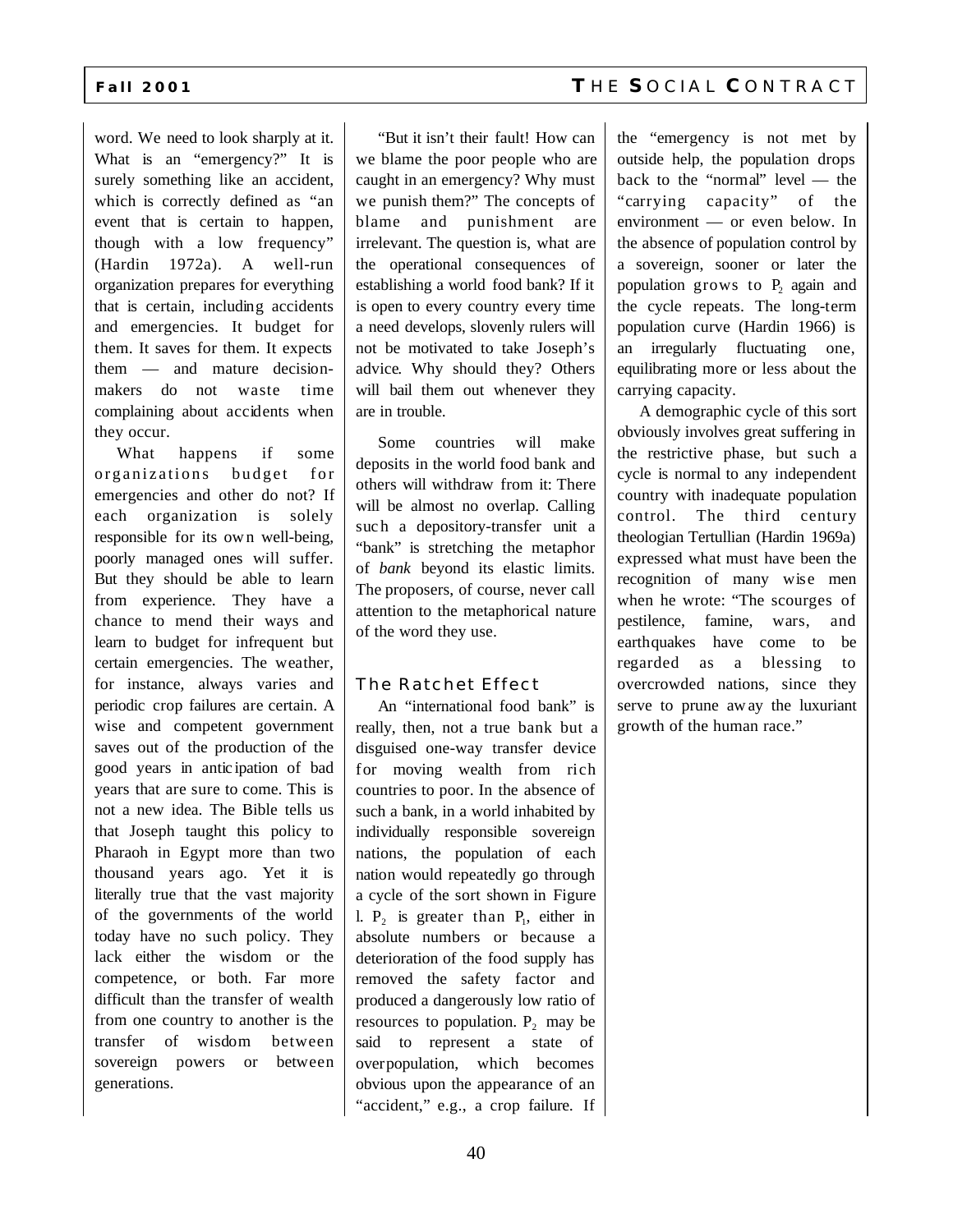Only under a strong and farsighted sovereign — whic h theoretically could be the people themselves, democratically organized — can a population equilibrate at some set point below the carrying capacity, thus avoiding the pains normally caused by periodic and unavoidable disasters. For this happy state to be achieved it is necessary that those in power be able to contemplate with equanimity the "waste" of surplus food in times of bountiful harvests. It is essential that those in power resist the temptation to convert extra food into extra babies. On the public relations level it is necessary that the phrase "surplus food" be replaced by "safety factor."

But wise sovereigns seem not to exist in the poor world today. The most anguishing problems are created by poor countries that are governed by rulers insufficiently wise and powerful. If such countries can draw on a world food



bank in times of "emergency," the population cycle of Figure 1 will be replaced by the population *escalator* of Figure 2. The input of food from a food bank acts as the pawl of a ratchet, preventing the population from retracing its steps to a lower level. Reproduction pushes the population upward, inputs from the World Bank prevent its moving downward. Population size escalates, as does the absolute magnitude of "accidents" and "emergencies." The process is brought to an end only by the total collapse of the whole system, producing a catastrophe of scarcely imaginable proportions.

Such are the implications of the well-meant sharing of food in a world of irresponsible reproduction.

I think we need a new word for systems like this. The adjective "melioristic" is applied to systems that produce continual improvement; the English word is derived from the Latin *meliorare*, to become or make better. Parallel with this it would be useful to bring in the word "pejoristic" (from the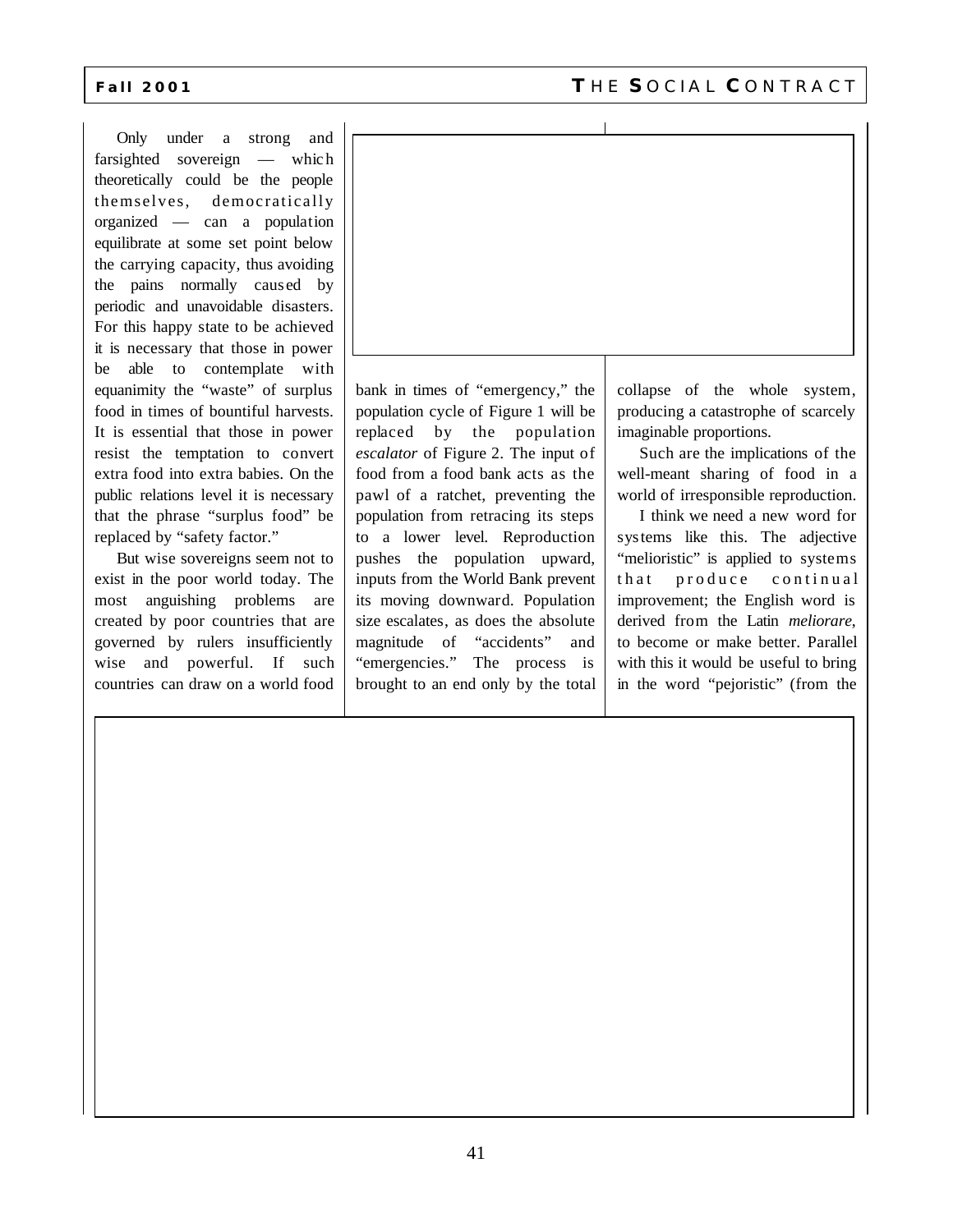Latin *pejorare*, to become or make worse.) This word can be applied to those systems which, by their very nature, can be relied upon to make matters worse. A world food bank coupled with sovereign state irresponsibility in reproduction is an example of a pejoristic system.

This pejoristic system creates an unacknowledged commons. People have more motivation to draw from than to add to the common store. The license to make such withdrawals diminishes whatever motivation poor countries might otherwise have to control their populations. Under the guidance of this ratchet, wealth can be steadily moved in one direction only, from the slowly breeding rich to the rapidly breeding poor, the process finally coming to a halt only when all countries are equally and miserably poor.

All this is terribly obvious once we are acutely aware of the pervasiveness and danger of the commons. But many people still lack this awareness and the euphoria of the "benign demographic transition" (Hardin 1973) interferes with the realistic appraisal of pejoristic mechanisms. As concerns public policy, the deductions drawn from the benign demographic transition are these:

1. If the per capita GNP rises the birth rate will fall; hence, the rate of population increase will fall, ultimately producing ZPG (Zero Population Growth).

2. The long-term trend all over the world (including the poor countries) is of a rising per capita GNP (for which no limit is seen).

3. Therefore, all political interference in population matters is unnecessary; all we need to do is foster economic "development" *note the metaphor* — and population problems will solve themselves.

Those who believe in the benign demographic transition dismiss the pejoristic mechanism of Figure 2 in the belief that each input of food from the world outside fosters development within a poor country thus resulting in a drop in the rate of population increase. Foreign aid has proceeded on this assumption for more than two decades. Unfortunately, it has produced no indubitable instance of the asserted effect. It has, however, produced a library of excuses. The air is filled with plaintive calls for more massive foreign aid appropriations so that the hypothetical melioristic process can get started.

The doctrine of demographic laissez-faire implicit in the hypothesis of the benign demographic transition is immensely attractive. Unfortunately there is more evidence against the melioristic system than there is for it (Davis 1963). On the historical side there are many counter examples. The rise in per capita GNP in France and Ireland during the past century has been accompanied by a rise in population growth. In the twenty years following the Second World War the same positive correlation was noted almost everywhere in the world. Never in world history before 1950 did the worldwide population growth reach one percent per annum. Now the average population growth is over two percent and shows no signs of slackening.

On the theoretical side, the denial of the pejoristic scheme of Figure 2 probably springs from the hidden acceptance of the "cowboy economy" that Boulding castigated. Those who recognize the limitations of a spaceship, if they are unable to achieve population control at a safe and comfortable level, accept the necessity of the corrective feedback of the population cycle shown in Figure 1. No one who knew in his bones that he was living on a true spaceship would countenance political support of the population escalator shown in Figure 2.

### Eco-Destruction Via the Green Revolution

The demoralizing effect of charity on the recipient has long been known. "Give a man a fish and he will eat for a day; teach him how to fish and he will eat for the rest of his days." So runs an ancient Chinese proverb. Acting on this advice the Rockefeller and Ford Foundations have financed a multipronged program for improving agriculture in the hungry nations. The result, known as the "Green Revolution," has been quite remarkable. "Miracle wheat" and "miracle rice" are splendid technological achievements in the realm of plant genetics.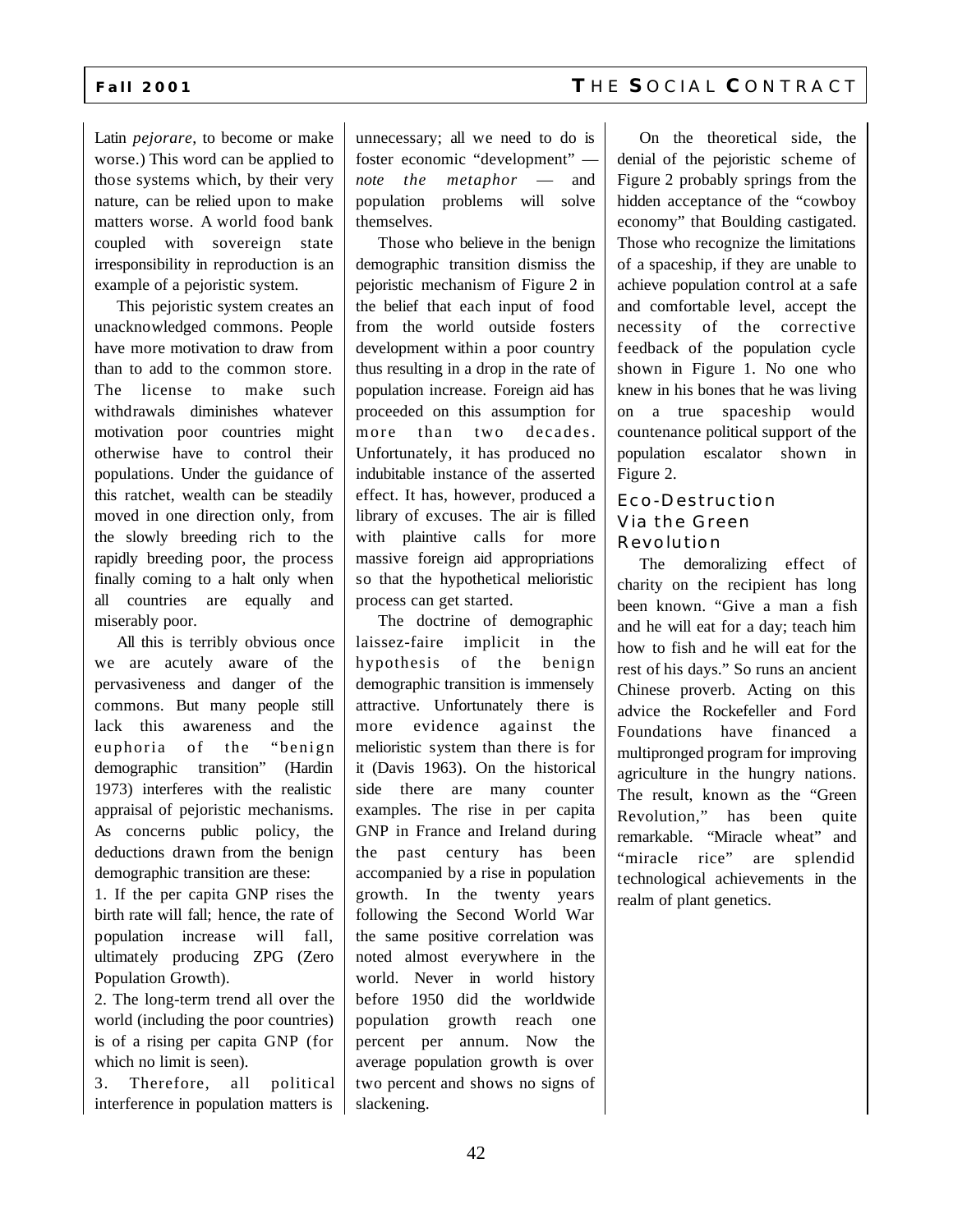Whether or not the Green Revolution can increase food production is doubtful (Harris 1972, Paddock 1970, Wilkes 1972), but in any event not particularly important. What is missing in this great and well-meaning humanitarian effort is a firm grasp of fundamentals. Considering the importance of the Rockefeller Foundation in this effort

*"Observant critics have shown how much harm we wealthy nations have already done to poor nations through our well-intentioned but misguided attempts to help them."*

it is ironic that the late Alan Gregg, a much-respected vice-president of the Foundation, strongly expressed his doubts of the wisdom of all attempts to increase food production some two decades ago. (This was before Bourlaug's work — supported by Rockefeller — had resulted in the development of "miracle wheat.") Gregg (1955) likened the growth and spreading of humanity over the surface of the earth to the metastasis of cancer in the human body, wryly remarking that "Cancerous growths demand food; but, as far as I know, they have never been cured by getting it."

"Man does not live by bread alone" — the scriptural statement has a rich meaning even in the material realm. Every human being born constitutes a draft on all aspects of the environment — food, air, water, unspoiled scenery, occasional and optional solitude, beaches, contact with wild animals, fishing and hunting; the list is long and incompletely known. Food can, perhaps, be significantly increased, but what about clean beaches,

> unspoiled forests, and solitude? If we satisfy the need for food in a growing population we necessarily decrease the supply of other goods, and thereby increase the difficulty of equitably allocating scarce goods (Hardin 1969b, 1972b).

The present population of India is 600 million, and it is increasing by 15 million per year. The environmental load of this population is already great. The forests of India are only a small fraction of what they were three centuries ago. Soil erosion, floods, and the psychological costs of crowding are serious. Every one of the net 15 million lives added each year stresses the Indian environment more severely. *Every life saved this year in a poor country diminishes the quality of life for subsequent generations.*

Observant critics have shown how much harm we wealthy nations have already done to poor nations through our well-intentioned but misguided attempts to help them (Paddock and Paddock 1973). Particularly reprehensible is our failure to carry out post-audits of these attempts (Farvar and Milton 1972). Thus have we shielded our tender consciences from knowledge

**Fall 2001 T** HE **S** OCIAL **C** ONTRACT

of the harm we have done. Must we Americans continue to fail to monitor the consequences of our external "do-gooding?" If, for instance, we thoughtlessly make it possible for the present 600 million Indians to swell to 1,200 million by the year 2001, as their present growth rate promises, will posterity in India thank *us* for facilitating an even greater destruction of *their* environment? Are good intentions ever a sufficient excuse for bad consequences?

### Immigration Creates A Commons

I come now to the final example of a commons in action, one for which the public is least prepared for rational discussion. The topic is at present enveloped by a great silence which reminds me of a comment made by Sherlock Holmes in A. Conan Doyle's story "Silver Blaze." Inspector Gregory had asked, "Is there any point to which you would wish to draw my attention?" To this Holmes responded:

*"To the curious incident of the dog in the nighttime."*

*"The dog did nothing in the nighttime," said the Inspector.*

*"That was the curious incident," remark ed Sherlock Holmes.*

By asking himself what would repress the normal barking instinct of a watchdog, Holmes realized that it must be the dog's recognition of his master as the criminal trespasser. In a similar way we should ask ourselves what repression keeps us from discussing something as important as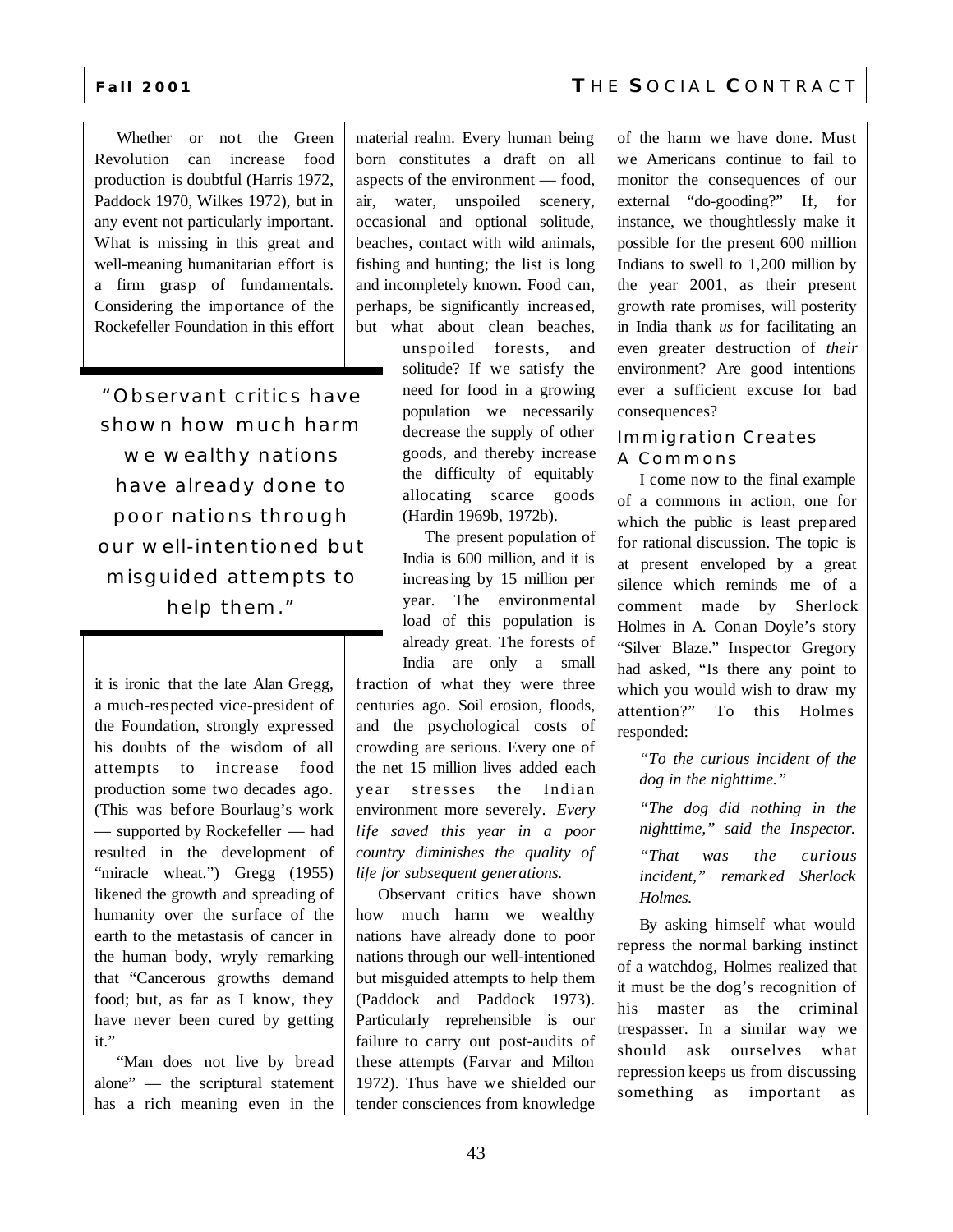immigration.

It cannot be that immigration is numerically of no consequence. Our government acknowledges a *net* inflow of 400,000 a year. Hard data are understandably lacking on the extent of illegal entries, but a not implausible figure is 600,000 per year (Buchanan 1973). The natural increase of the resident population is now about 1.7 million per year. This means that the yearly gain from immigration is at least nineteen percent, and may be thirtyseven percent, of the total increase. It is quite conceivable that educational campaigns like that of Zero Population Growth, Inc., coupled with adverse social and economic factors — inflation, housing shortage, depression, and loss of confidence in national leaders — may lower the fertility of American women to a point at which all of the yearly increase in population would be accounted for by immigration. Should we not at least ask if that is what we want? How curious it is that we so seldom discuss immigration these days!

Curious, but understandable, as one finds out the moment he publicly questions the wisdom of the status quo in immigration. He who does so is promptly charged with *isolationism, bigotry, prejudice, ethnocentrism, chauvinism, and selfishness.* These are hard accusations to bear. It is pleasanter to talk about other matters, leaving immigration policy to wallow in the crosscurrents of special interests that take no account of the good of the whole, *or of the interests of posterity.*

We Americans have a bad conscience because of things we said in the past about immigrants. Two generations ago the popular press was rife with references to *Dagos, Wops, Polacks, Japs, Chinks, and Krauts*, all pejorative terms which failed to acknowledge our indebtedness to Goya, Leonardo, Copernicus, Hiroshige, Confucius, and Bach. Because the implied inferiority of foreigners was *then* the justification for keeping them out, it is *now* thoughtlessly assumed that restrictive polic ies can only be based on the assumption of immigrant inferiority. *This is not so.*

Existing immigration laws exclude idiots and known criminals; future laws will almost certainly continue this policy. But should we also consider the quality of the average immigrant, as compared with the quality of the average resident? Perhaps we should, perhaps we shouldn't. (What is "quality"

anyway?) But the quality issue is not our concern here. From this point on, *it will be*

*assumed that immigrants and native-born citizens are of exactly equal quality,* however quality may be defined. The focus is only on quantity. The conclusions reached depend on nothing else, so all charges of ethnocentrism are irrelevant.

World food banks move food to the people, thus facilitating the exhaustion of the environment of the poor. By contrast, unrestricted immigration moves people to the food, thus speeding up the destruction of the environment in rich countries. Why poor people should want to make this transfer is no mystery; but why should rich hosts encourage it? This transfer, like the reverse one, is supported by both selfish interests and humanitarian impulses.

The principal selfish interest in unimpeded immigration is easy to

*"It cannot be that immigration is numerically of no consequence. Our government acknowledges a net inflow of 400,000 a year. …A not implausible figure is 600,000 a year."*

identify: It is the interest of the employers of cheap labor, particularly that needed for degrading jobs. We have been deceived about the forces of history by the lines of Emma Lazarus inscribed [inside the entrance to] the Statue of Liberty:

*Give me your tired, your poor Your huddled masses yearning to breathe free, The wretched refuse of your teeming shore, Send these, the homeless, tempest-tossed, to me: I lift my lamp beside the golden door.*

The image is one of an infinitely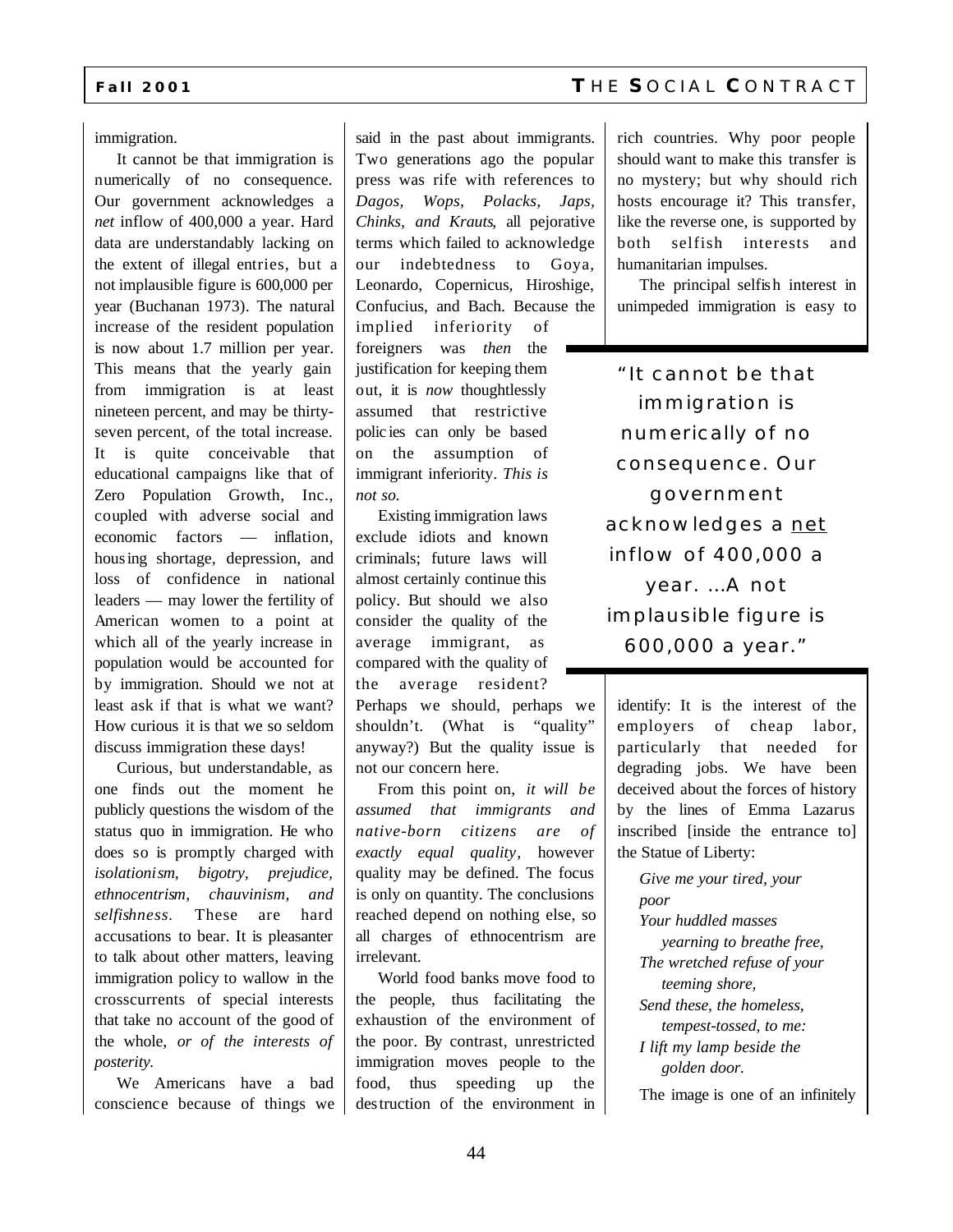generous earth mother, passively opening her arms to hordes of immigrants who come here on their own initiative. Such an image may have been adequate for the early days of colonization, but by the time these lines were written (1886) the force for immigration was largely manufactured inside our own borders by factory and mine owners who sought cheap labor not to be found among laborers already here. One group of foreigners after another was thus enticed into the United States to work at wretched jobs for wretched wages.

At present, it is largely the Mexicans who are being so exploited. It is particularly to the advantage of certain employers that there be many illegal immigrants. Illegal immigrant workers dare not complain about their working conditions for fear of being repatriated. Their presence reduces the bargaining power of all Mexican-American laborers. Cesar Chavez has repeatedly pleaded with congressional committees to close the doors to more Mexicans so that those here can negotiate effectively for higher wages and decent working conditions. Chavez understands the ethics of a lifeboat.

The interests of the employers of cheap labor are well served by the silence of the intelligentsia of the country. WASPS — White Anglo-Saxon Protestants — are particularly reluctant to call for a closing of the doors to immigration for fear of being called ethnocentric bigots. It was, therefore, an occasion of pure delight for this particular WASP to be present at a meeting when the points he would like to have made were made better

by a non-WASP, speaking to other non-WASPS. It was in Hawaii, and most of the people in the room were second-level Hawaiian officials of Japanese ancestry. All Hawaiians are keenly aware of the limits of their environment, and the speaker had asked how it might be practically and constitutionally possible to close the doors to more immigrants to the islands. (To Hawaiians, immigrants from the other 49 states are as much of a threat as those from other nations. There is only so much room in the islands, and the islanders know it. Sophistical arguments that imply otherwise do not impress them.)

Yet the Japanese-Americans of Hawaii have active ties with the land of their origin. This point was raised by a Japanese-American member of the audience who asked the Japanese-American speaker: "But how can we shut the doors now? We have many friends and relations in Japan that we'd like to bring to Hawaii some day so that they can enjoy this land."

The speaker smiled sympathetic ally and responded slowly: "Yes, but we have children now and someday we'll have grandchildren. We can bring more people here from Japan only by giving away some of the land that we hope to pass on to our grandchildren some day. What right do we have to do that?"

To be generous with one's own possessions is one thing; to be generous with posterity's is quite another. This, I think, is the point that must be gotten across to those who would, from a commendable love of distributive justice, institute a ruinous system of the commons, either in the form of a world food bank or that of unrestricted immigration. Since every speaker is a member of some ethnic group it is always possible to charge him with ethnocentrism. But even after purging an argument of ethnocentrism the rejection of the commons is still valid and necessary if we are to save at least some parts of the world from environmental ruin. Is it not desirable that at least some of the grandchildren of people now living should have a decent place in which to live?

### The Asymmetry of Door-Shutting

We must now answer this telling point: "How can you justify slamming the door once you're inside? You say that immigrants should be kept out. But aren't we all immigrants, or the descendants of immigrants? Since we refuse to leave, must we not, as a matter of justice and symmetry, admit all others?"

It is literally true that we Americans of non-Indian ancestry are the descendants of thieves. Should we not, then, "give back" the land to the Indians; that is, give it to the now-living Americans of Indian ancestry? As an exercise in pure logic I see no way to reject this proposal. Yet I am unwilling to live by it, and I know no one who is. Our reluctance to embrace pure justice may spring from pure selfishness. On the other hand, it may arise from an unspoken recognition of consequences that have not yet been clearly spelled out.

Suppose, becoming intoxicated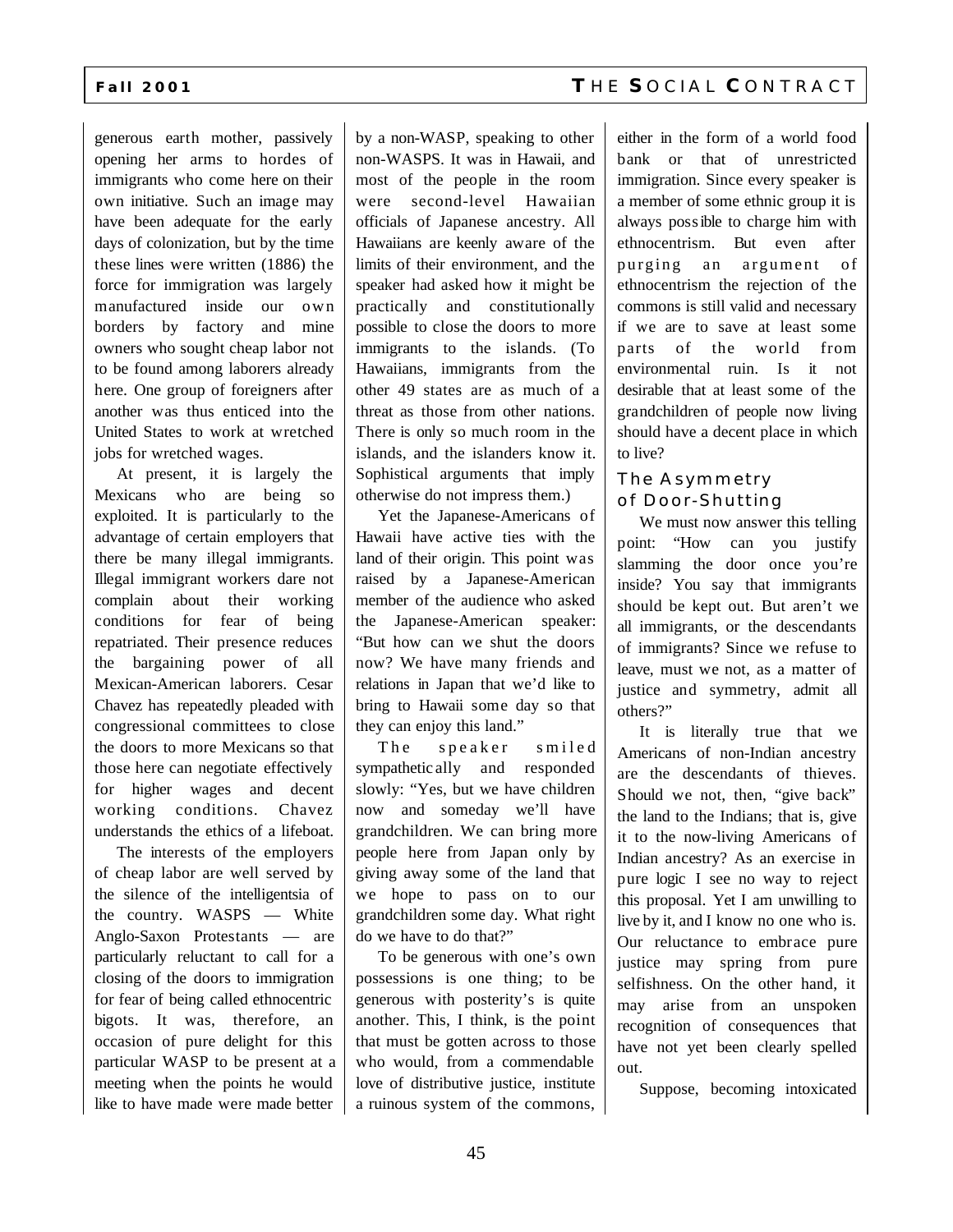with pure justice, we "Anglos" should decide to turn our land over to the Indians. Since all our other wealth has also been derived from the land, we would have to give that to the Indians, too. Then what would we non-Indians do? Where would we go? There is no open land in the world on which men without capital can make their living (and not much unoccupied land on which men with capital can, either). Where would 200 million putatively justice-loving, non-Indian, Americans go? Most of them — in the persons of their ancestors came from Europe, but they wouldn't be welcomed back there. Anyway, Europeans have no better title to their land than we to ours. They also would have to give up their homes. (But to whom? And where would *they* go?)

Clearly, the concept of pure justice produces an infinite regress. The law long ago invented statutes of limitations to justify the rejection of pure justice, in the interest of preventing massive disorder. The law zealously defends property rights — but only *recent* property rights. It is as though the physical principle of exponential decay applies to property rights. Drawing a line in time may be unjust, but any other action is practically worse.

We are all the descendants of thieves, and the world's resources are inequitably distributed, but we must begin the journey to tomorrow from the point where we are today. We cannot remake the past. We cannot, without violent disorder and suffering, give land and resources back to the "original" owners who are dead anyway.

We cannot safely divide the

wealth equitably among all present peoples, so long as people reproduce at different rates, because to do so would guarantee that our grandchildren everyone's grandchildren — would have only a ruined world to inhabit.

### Must Exclusion Be Absolute?

To show the logical structure of the immigration problem I have ignored many factors that would enter into real decisions made in a real world. No matter how convincing the logic may be it is probable that we would want, from time to time, to admit a few people from the outside to our lifeboat. Political refugees in particular are likely to cause us to make exceptions. We remember the Jewish refugees from Germany after 1933, and the Hungarian refugees after 1956. Moreover, the interests of national defense, broadly conceived, could justify admitting many men and women of unusual talents, whether refugees or not. (This raises the quality issue, which is not the subject of this essay.)

Such exceptions threaten to create runaway population growth inside the lifeboat, i.e., the receiving country. However, the threat can be neutralized by a population policy that includes immigration. An effective polic y is one of flexible control.

Suppose, for example, that the nation has achieved a stable condition of ZPG, which (say) permits 1.5 million births yearly. We must suppose that an acceptable system of allocating birthrights to potential parents is in effect. Now

**Fall 2001 T** HE **S** OCIAL **C** ONTRACT

suppose that an inhumane regime in some other part of the world creates a horde of refugees, and that there is a widespread desire to admit some to our country. At the same time, we do not want to sabotage our population control system. Clearly, the rational path to pursue is the following: If we decide to admit 100,000 refugees this year we should compensate for this by reducing the allocation of birth rights in the following year by a similar amount, that is, downward to a total of 1.4 million. In that way we could achieve both humanitarian and population control goals. (And the refugees would have to accept the population controls of the society that admits them. It is not inconceivable that they might be given proportionately fewer rights than the native population.)

In a democracy, the admission of immigrants should properly be voted on. But by whom? It is not obvious. The usual rule of a democracy is votes for all. But it can be questioned whether a universal franchise is the most just one in a case of this sort. Whatever benefits there are in the admission of immigrants presumably accrue to everyone. But the costs would be seen as falling most heavily on potential parents, some of who would have to postpone or forego having their (next) child because of the influx of immigrants. The double question *Who benefits? Who pays?* suggests that a restriction of the usual democratic franchise would be appropriate and just in this case. Would our particular quasidemocratic form of government be flexible enough to institute such a novelty? If not, the majority might,